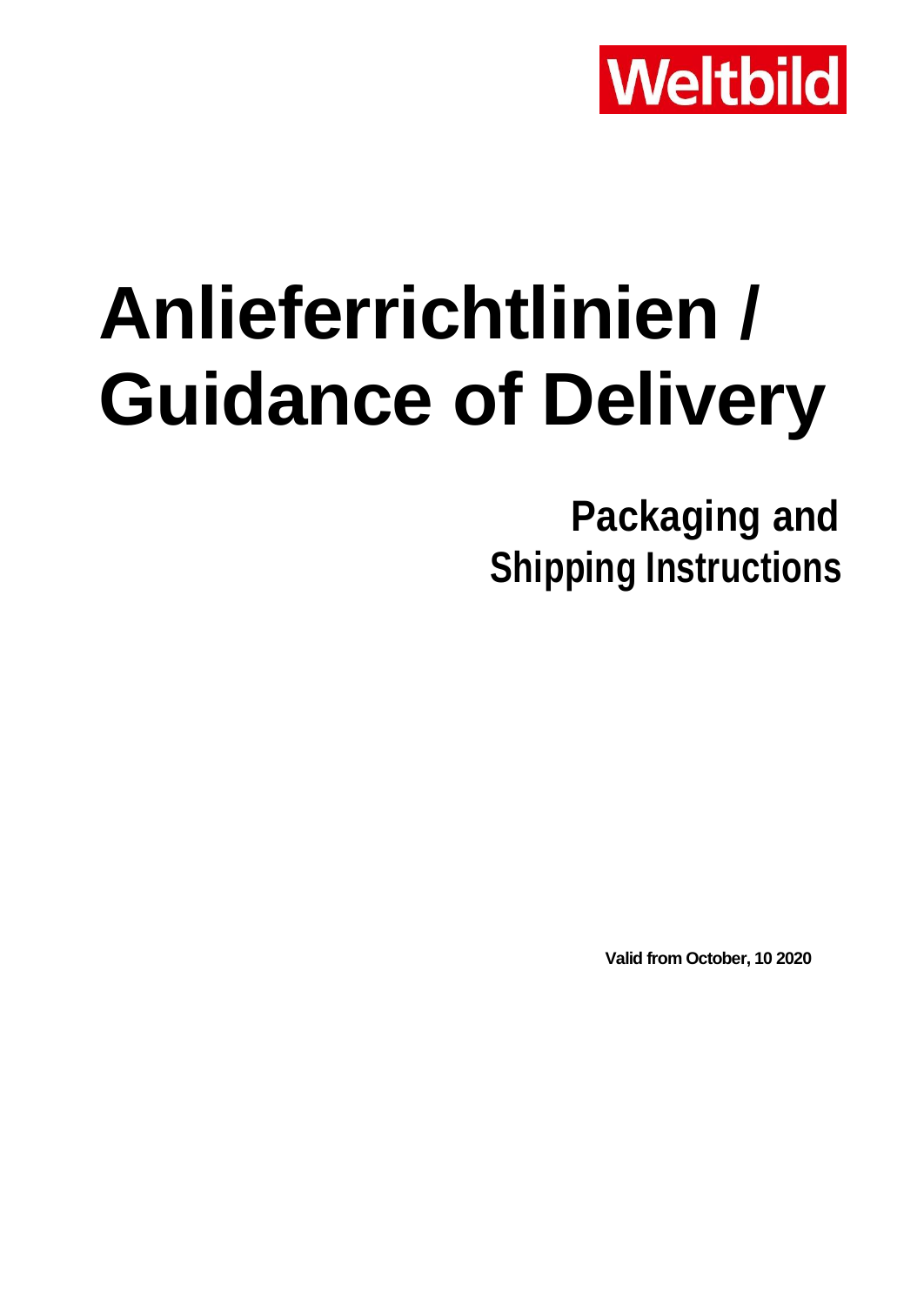

# Advice

All full load trucks resp. direct delivery need to be advised at least 48 hours in advance stating pallet amount, item list (for example delivery note) and the Weltbild-order number.

All local means of transport and part loads with pallet shipments need to be advised at least 24 hours in advance stating the amount of packages and pallets.

Parcel deliveries need no announcement.

The advice should be conducted via E-mail, in special cases via telephone.

Advices for the following working day need to be completed until 2 p.m. and have to be confirmed by Goods receipt staff.

For full load trucks and direct delivery a slot with fix time will be termed.

Local means of transport and part loads receive a strict time window.

Dutiable goods have to be indicated. "No goods receipt for duty unpaid goods"

Contact: Tel.: + 420 373 323 576 E-Mail: inbound@mcl-bor.cz

# Times of Delivery:

Bor: Bor: Bor: Electronic Monday to Friday: 06:00 a.m. - 14:00 a.m.

Exceptions have to be confirmed by our Logistics Service Provider.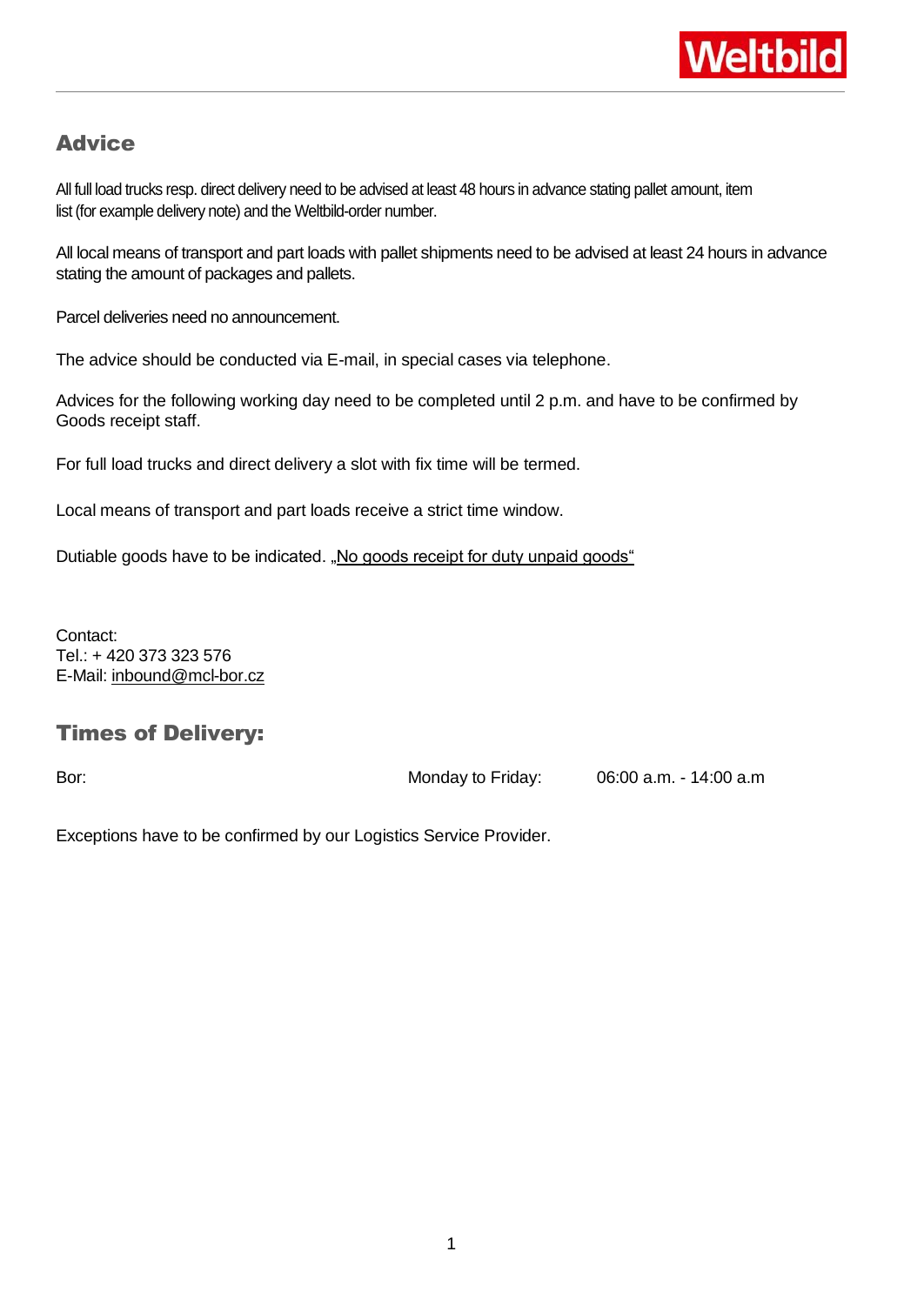# Accompanying Documents

For each delivery both and carriage and a delivery note have to be issued. For a quick handling the delivery note has to be attached behind the carriage note and hand over to the staff of goods receipt at the beginning of unloading.

The following information need to be contained:

| <b>Waybill / Frachtbrief:</b>                       | <b>Shipping note / Lieferschein:</b> |
|-----------------------------------------------------|--------------------------------------|
| ■ Forwarder                                         | ■ Number of delivery note            |
| ■ Receiving Address                                 | <b>Receiving Address</b>             |
| ■ Weltbild order number                             | ■ Forwarder                          |
| ■ Quantity of packages per shipment                 | ■ Weltbild order number              |
| ■ Weight of shipment                                | ■ Article description                |
| $\blacksquare$ Volume of shipment in m <sup>3</sup> | ■ Weltbild item number               |
| ■ Time and date of dispatch of the                  | • Delivered quantity per item        |
| manufacturer (For the run time control)             | ■ EAN - Code                         |

Accompanying documents have to be signed legible (e.g. in case of damages in transit).

## Packaging

- Collis or pallets need to include the same items
- All deliveries must be conducted on Euro-pallets in a perfect condition
- Incoming pallets have to be in a moveable and stackable condition (foiled)
- Pallets have to be wrapped with transparent foil
- The length and width oft he pallets base shouldn't be stressed by the item stacks
- Mixed pallets have to be clearly indicated as mixed pallets
- Deviations will only be accepted in advanced consultation of the goods receipt staff
- The maximum stacking height is 1.400 mm incl. pallet (Exceptions e.g. for oversized products need an advanced consultation of the goods receipt staff).
- The transparent foil for fixation must not be fastened under the pallet blocks. The maximum weight per pallet must not exceed 1000 kg

# A Euro-pallet isn´t faultlessly, if

- A board is missing, broken or oblique
- A board is splintered, that more than one shaft of a screw or a nail are visible
- A block is missing, or is so damaged or splintered, that that more than one shaft of a screw or a nail is visible
- Apparently prohibited repairs or constructions have been conducted
- The overall condition of the pallet, that
	- o The load capacity can´t be ensured no longer
		- o The loaded goods could get polluted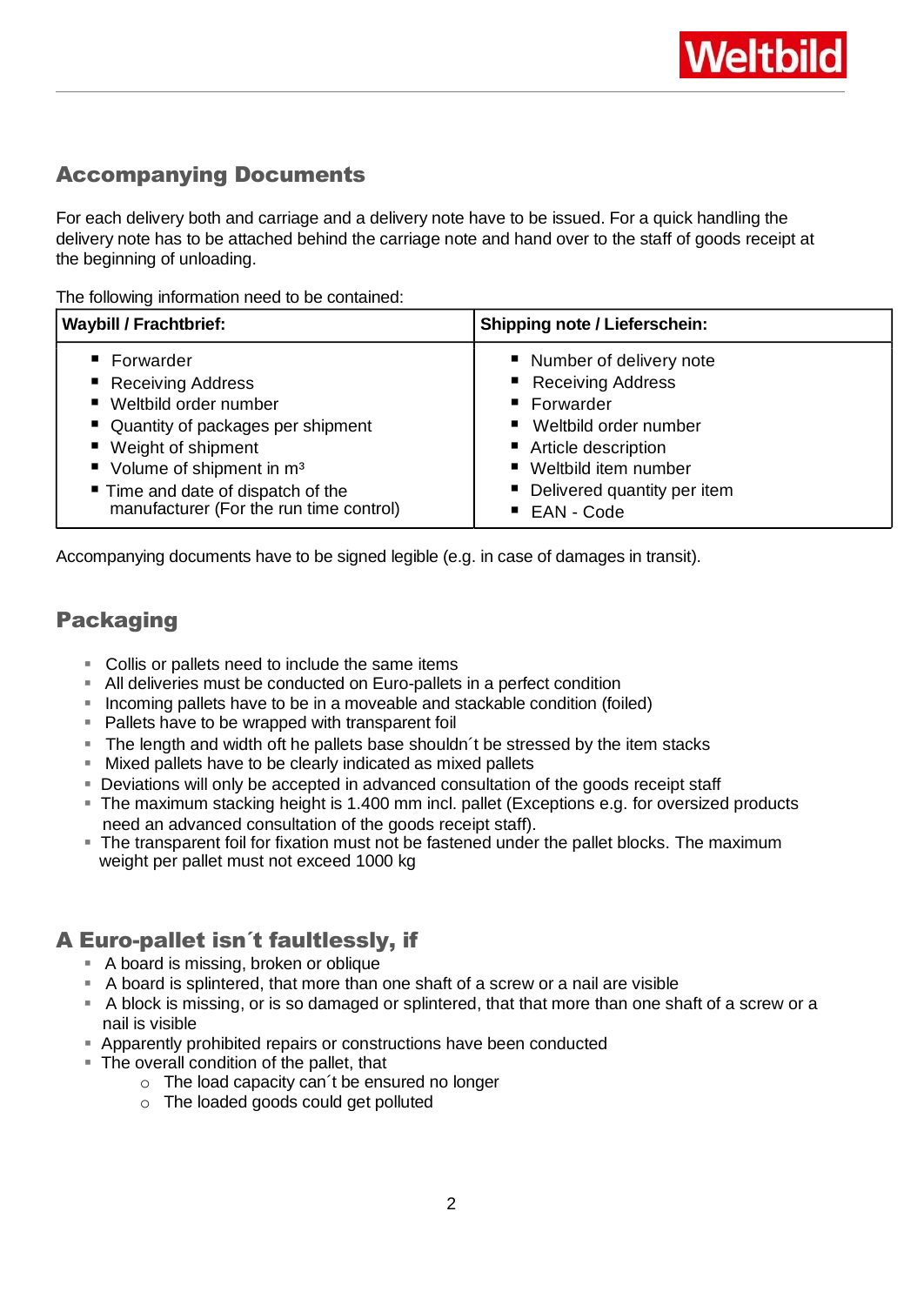

## Pallet-Exchange

For deliveries free to the door Euro-pallets will always be exchanged. If our Logistic Service Provider doesn´t give the advice to exchange the pallets directly, then storage costs will be charged.

#### **Please notice:**

**A subsequently collection oft he pallets a our Logistics Service Provider in case of a step to step exchange can only be conducted with the original incoming goods note, which was handed out tot he driver before.**

## Labelling

#### **Every pallet-unit needs to be labelled at least with the following information:**

- **Table of content and if necessary distinction of mixed pallets**
- Weltbild item number(s)
- EAN Code
- Quantity
- Gross weight of the date of dispatch (incl. pallet)
- The Weltbild item number must be clearly visible from outside or stated on a separate paper attached to the pallet. (only for pallets with the same items)

#### **Every box-unit needs to be labelled / not be labelled at least with the following information:**

- Table of content and if necessary distinction of mixed boxes
- Weltbild item number(s)
- **-** Quantity
- Gross weight of the date of dispatch (incl. box)
- The Weltbild item number must be clearly visible from outside (only boxes with the same items)
- **Labeling the outer carton with the EAN barcode is strictly prohibited. However, the EAN can be** Used as an advertised number can be printed (only for single-variety cartons)

#### **Every single product is to be labelled / not labeled with the following information:**

- Matching EAN code from our order
- **Refrain from labeling the single product with a second EAN that does not match with our order**

# **Delivery**

- The Delivery need to be conducted with vehicles, which are capable of ramp.
- **Container can only be loaded rear fitting.**
- Within part loads and pallet exchange the load need to be secured according to the StVo.

## Receiving address

The receiving address is part of the order. With advice of the delivery to the goods receipt staff is authorised to detour the shipment to external warehouses.

Weltbild Logistikzentrum CTPPark Bor Halle C1 348 02 Bor u Tachova Czech Republic